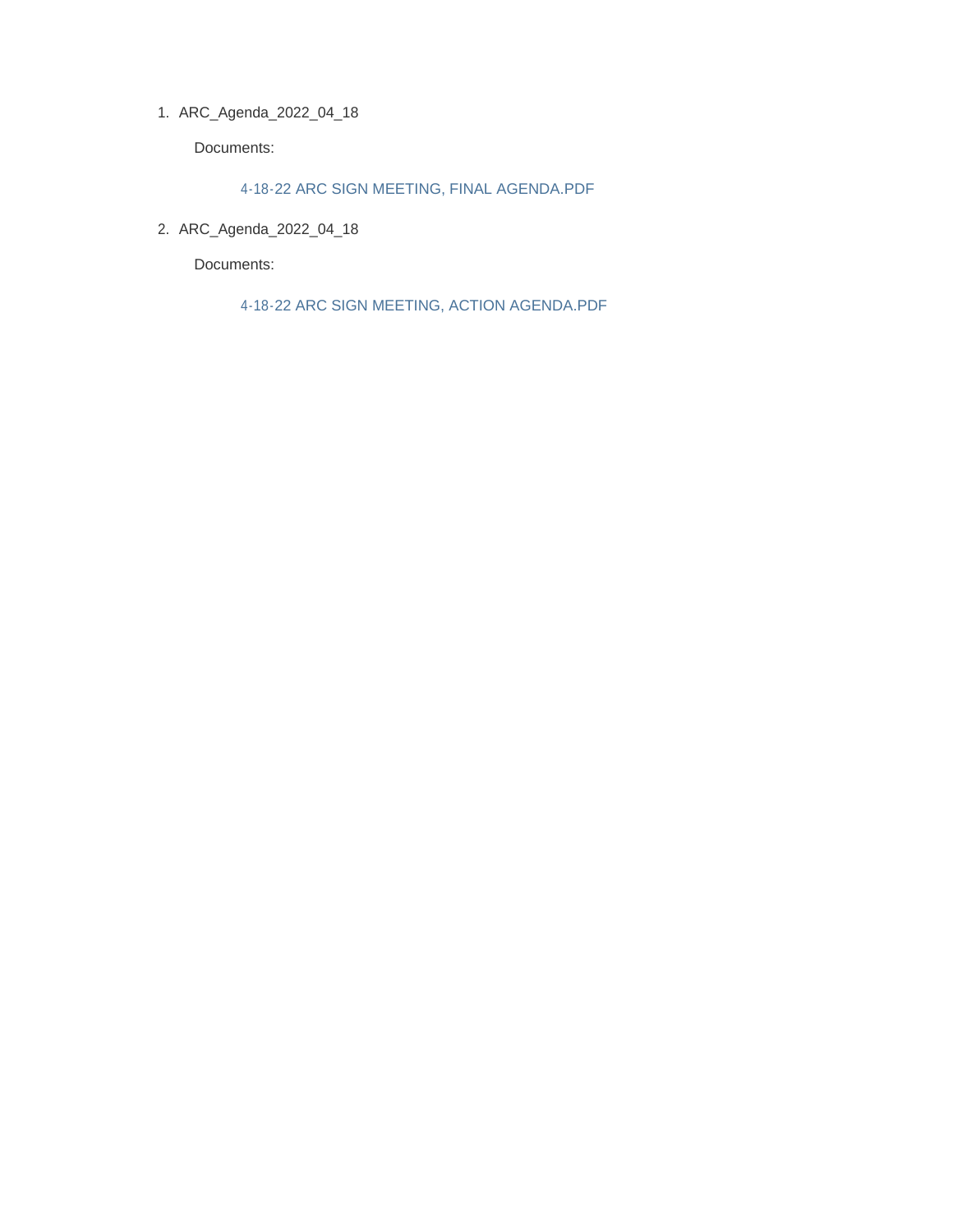# **ARCHITECTURAL REVIEW COMMITTEE FINAL AGENDA Sign Subcommittee Meeting Monday, April 18, 2022 10:30am**

# **Zoom Virtual Meeting Webinar ID: 899 5791 5018 Password: 2433004**

Please click the link below to join the webinar: <https://greenwichct.zoom.us/j/89957915018?pwd=S3VHWWtWakpxM1Q0N2oyanZOQXNxdz09>

Or iPhone one-tap: US: +16465189805,,89957915018#,,1#,2433004# or 8778535257,,89957915018#,,1#,2433004# (Toll Free)

Or Telephone:Dial(for higher quality, dial a number based on your current location): US: +1 646 518 9805 or 877 853 5257 (Toll Free) or 888 475 4499 (Toll Free) or 833 548 0276 (Toll Free) or 833 548 0282 (Toll Free)

### **I. Sign/Awning Reviews:**

- 1. **Constantino's, 699 West Putnam; Application PLPZ202200090** for Sign/Awning review for **two façade signs and awnings** on a property located at 699 West Putnam Avenue in the LB zone. **View application [here.](https://www.greenwichct.gov/DocumentCenter/View/30547/ARC-SA-699-WEST-PUTNAM-AVENUE-GREENWICH-CT-PLPZ202200090)**
- 2. **Metro Mattress, 17A East Putnam Aveneue, Application PLPZ202200150** for Sign/Awning review for **a new façade sign** on a property located at 7-19 East Putnam Avenue in the CGBR zone. **View application [here](https://www.greenwichct.gov/DocumentCenter/View/30545/ARC-SA-17A-East-Putnam-PLPZ202200150).**
- 3. **Falafel Taco, 28 Greenwich Ave. Application PLPZ202200151** for Sign/Awning review for **a new façade sign with gooseneck lights** on a property located at 28 Greenwich Ave in the CGBR zone. **View application [here](https://www.greenwichct.gov/DocumentCenter/View/30546/ARC-SA-28-greenwich-ave-falafel-taco-PLPZ202200151).**
- 4. **The Tobacconist of Greenwich, 8 Havemeyer Place aka 301-309 Greenwich Ave., Application PLPZ202200164** for Sign/Awning review for **a new illuminated façade sign** on a property located at 301-309 Greenwich Ave in the CGBR zone. **View application [here](https://www.greenwichct.gov/DocumentCenter/View/30548/ARC-SA-The-Tobacconist-301-309-Greenwich-PLPZ202200164).**

## **II. Committee Business:**

**1.** Any Business.

Page **1** of **1**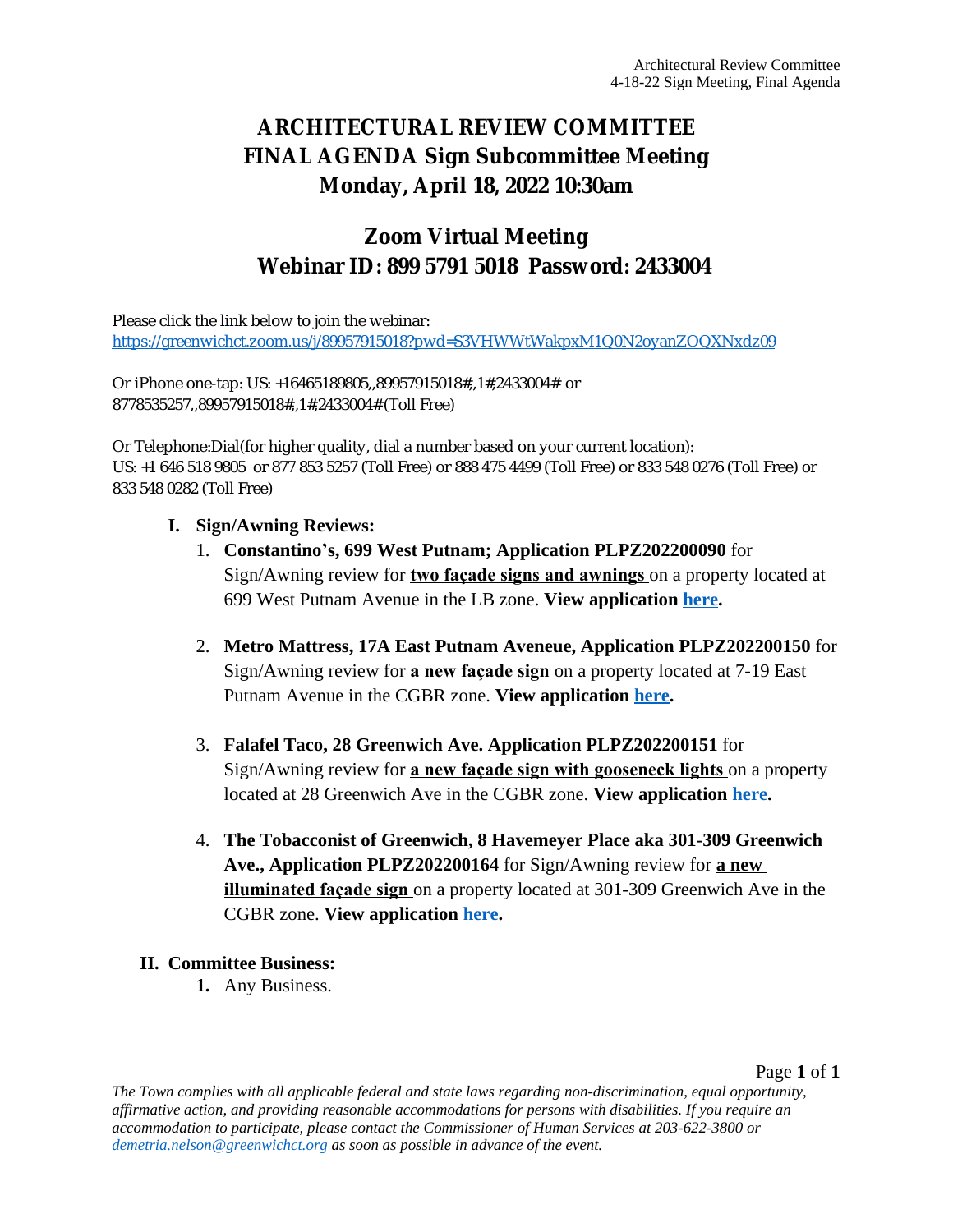# **ARCHITECTURAL REVIEW COMMITTEE ACTION AGENDA Sign Subcommittee Meeting Monday, April 18, 2022 10:31am – 12:17pm**

# **Zoom Virtual Meeting Webinar ID: 899 5791 5018 Password: 2433004**

**Members Present:** Richard Hein, ARC Chairperson; Heidi Brake-Smith, and Rhonda Cohen **Staff Present:** Marisa Anastasio, Senior Planner; Jacalyn Pruitt, Planner II

### **I. Sign/Awning Reviews:**

1. **Constantino's, 699 West Putnam; Application PLPZ202200090** for Sign/Awning review for **two façade signs and awnings** on a property located at 699 West Putnam Avenue in the LB zone. **View application [here.](https://www.greenwichct.gov/DocumentCenter/View/30547/ARC-SA-699-WEST-PUTNAM-AVENUE-GREENWICH-CT-PLPZ202200090)**

*Decision Status:* **Return to a Meeting (updated plans to be submitted to [Marisa.Anastasio@greenwichct.org](mailto:Marisa.Anastasio@greenwichct.org), and one hard copy to PZ office)** *Motion:* Cohen *Second:* Brake-Smith *Vote: 3-0*

### **The applicant to submit updated plans to reflect the following:**

- a. Applicant to provide photographs of the actual building and surrounding area;
- b. Reposition the logo in proper proportions on both sides of the building; logos must be 18" or less per the Regulations;
- c. Explore ways to unify both sides of the building through decals, awnings, door colors, etc.;
- d. Provide mechanical drawings and renderings for any proposed decals on window glass / doors;
- e. ARC strongly recommends adding greenery, possibly at the west end of the building; the triangular inset area may be an area for greenery and outdoor tables (see the Building Zone Regulations for the outdoor dining rules);
- f. Provide the details of the awning attachment: color, dimensions, how far they are projecting, height from the ground;
- g. Regarding the signage on the gable, ARC would like to see the background changed from yellow to white, and the logo made smaller so it properly floats in the space.

#### Page **1** of **3**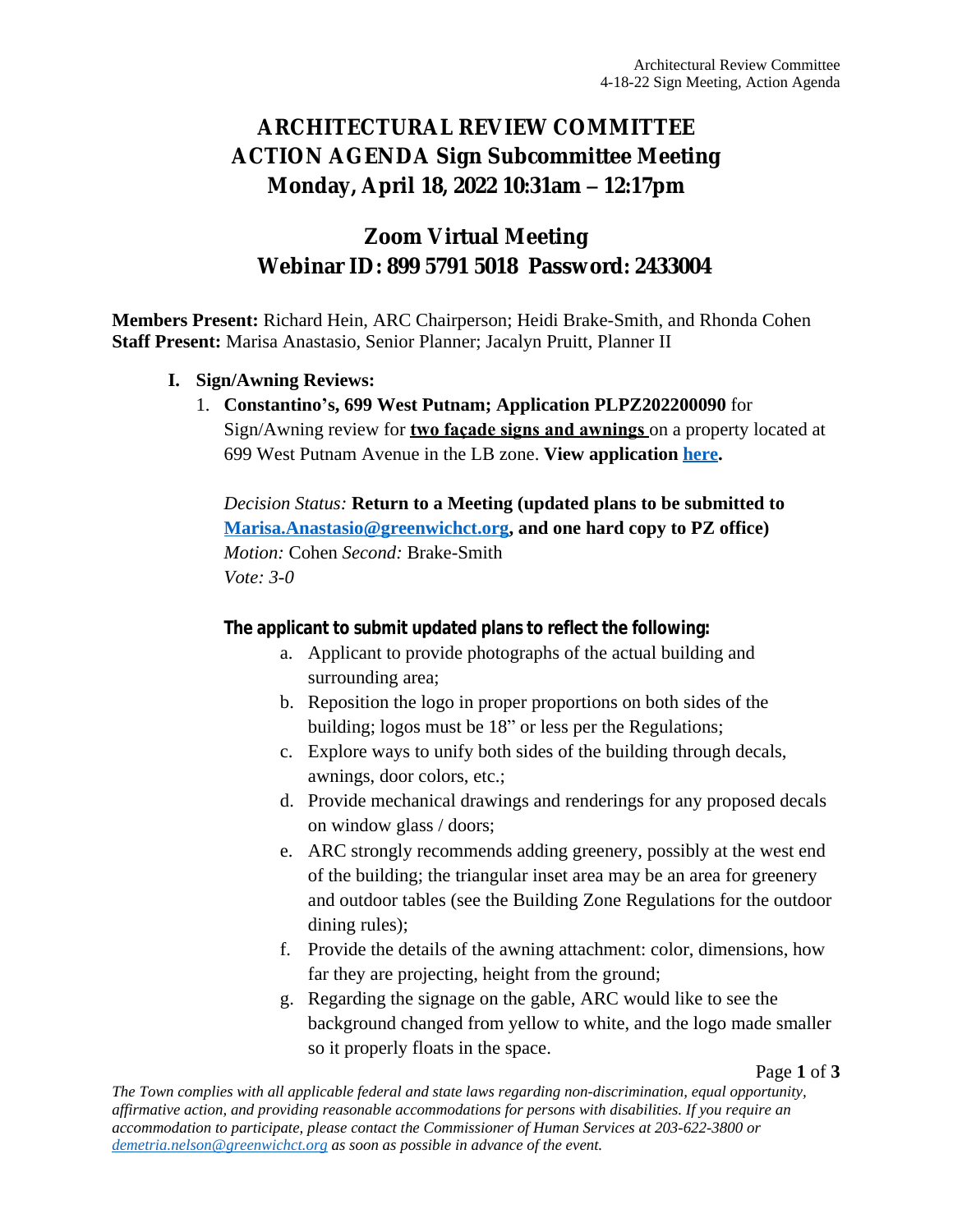2. **Metro Mattress, 17A East Putnam Aveneue, Application PLPZ202200150** for Sign/Awning review for **a new façade sign** on a property located at 7-19 East Putnam Avenue in the CGBR zone. **View application [here](https://www.greenwichct.gov/DocumentCenter/View/30545/ARC-SA-17A-East-Putnam-PLPZ202200150).**

*Decision Status:* **Return to a Meeting (updated plans to be submitted to [Marisa.Anastasio@greenwichct.org](mailto:Marisa.Anastasio@greenwichct.org), and one hard copy to PZ office)** *Motion:* Cohen *Second:* Brake-Smith *Vote: 3-0*

### **The applicant to submit updated plans to reflect the following:**

- a. Update plans to show right sign board to be blank, and all lettering ("Metro Mattress") to be placed on the left sign board;
- b. Update the lettering to show correct point size, with both M's a little larger than other letters and both M's matching in size to each other;
- c. If halo lighting is proposed, provide details including temperature (3500 K is ARC standard) and type; and provide information on any other storefronts that utilize halo lighting in that strip of stores;
- d. ARC recommends the applicant include black awnings to unify both storefronts;
- e. ARC recommends the applicant include decals with the retail name to unify both storefronts on both large windows;
- f. Applicant to clarify if one or both doors are operable;
- g. Provide mechanicals of any decals on window glass/ doors;
- h. For the back entrance sign, provide a Pantone Color for the proposed "gold" color for the sign;
- i. For the back entrance, the signboard shall move down as far as possible / as close to existing light fixture;

# 3. **Falafel Taco, 28 Greenwich Ave. Application PLPZ202200151** for

Sign/Awning review for **a new façade sign with gooseneck lights** on a property located at 28 Greenwich Ave in the CGBR zone. **View application [here](https://www.greenwichct.gov/DocumentCenter/View/30546/ARC-SA-28-greenwich-ave-falafel-taco-PLPZ202200151).**

*Decision Status:* **Sign is approved as submitted (with no white border); Lighting and decals to return to a meeting (updated plans to be submitted to [Marisa.Anastasio@greenwichct.org](mailto:Marisa.Anastasio@greenwichct.org), and one hard copy to PZ office)** *Motion:* Brake-Smith *Second:* Cohen *Vote: 3-0*

Page **2** of **3**